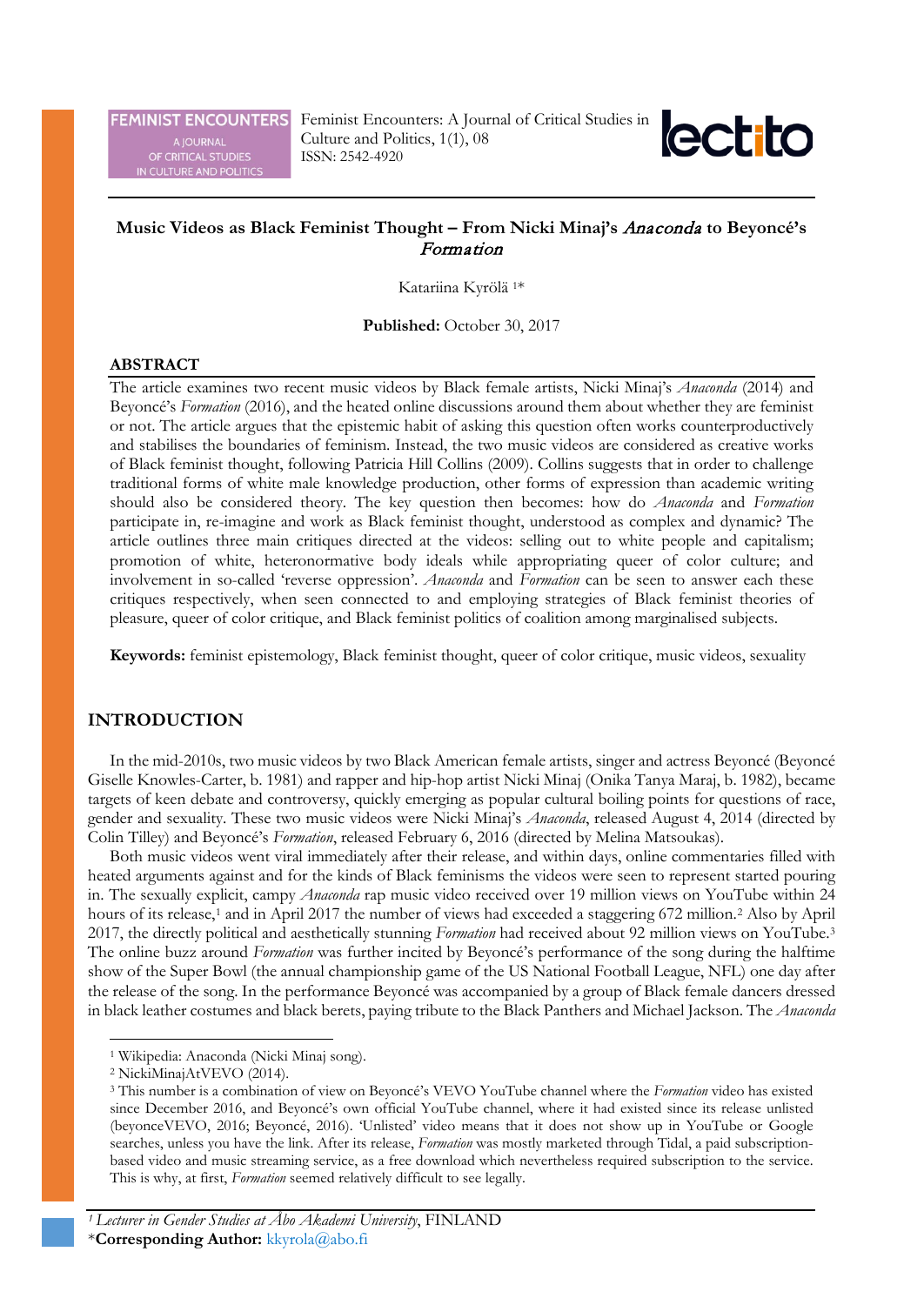video, on the other hand, quickly provoked a plethora of remixes, parodies, and reaction videos by social media users.[4](#page-1-0)

While the *Anaconda* and *Formation* music videos are very different musically and visually, in tone, style, lyrics and aesthetics, they both elicited thousands of analyses and online debate pieces which, although written from various perspectives, focused largely on the same question: are these music videos and the artists behind them feminist or not? Also academic analyses on Beyoncé and Nicki Minaj's celebrity personas and musical production have often asked this very same question. It seems that the 'feminist or not' question has become an epistemic habit in feminist writing, and one that raises important concerns over what the aims of feminist cultural critique and production are at large. I argue that the very gesture of this question can inadvertently turn into guarding the boundaries of what feminism 'is', and policing who is a good feminist and who is not – thereby fixing the object 'feminism', instead of exploring and constantly recreating what feminist strategies of critique and empowerment might mean, feel, and look like. Moreover the question easily obscures the complexities of Black feminisms which *Formation* and *Anaconda* draw on and participate in.

In this article, rather than ask the question 'feminist or not' and offer yet another answer, I will simply start from the acknowledgement that *Formation* and *Anaconda* are creative works of Black feminist thought in the sense suggested by Black feminist theorist Patricia Hill Collins (2009), even though and especially because they are not forms of expression that the white-dominated academia has traditionally considered thought or theory. Instead, I ask: what kind of strategies and understandings of empowerment do *Anaconda* and *Formation* suggest for the marginalised? What kind of critiques do they offer, continue and develop as Black feminist thought? While exploring these questions, I try to avoid homogeneous understandings of feminism as well as Black feminism which the 'feminist or not' question easily leads to. Furthermore, I want to consider the politics of engaging in a dialogue with the two music videos and Black feminist analyses of them as a white feminist scholar.

The music video and the song *Anaconda*, a parodic partial sample of Black American rapper Sir Mix-a-Lot's popular song *Baby Got Back* (1992), may not immediately connote 'feminist' to many viewers – at least not to a white feminist viewer like myself, not well versed (at the time of first viewing) in the types of Black feminist epistemologies it connects to, such as hip-hop feminism (e.g. Morgan 1999; Durham et al. 2013). In the racy and campy music video, Minaj and her Black and white female dancers writhe, twerk, slap and caress each other in scanty clothing in a stylised jungle setting. The video also includes scenes where Minaj lifts ridiculously tiny pink weights in pink sweatpants, and plays with whipped cream and bananas in a jungle kitchen. The video ends in a much-debated scene where Minaj gives a lap dance to rapper Drake and finally slaps away his hand and walks away.

In comparison, while *Formation* also includes sexually straightforward lyrics and dance, its humour is more subtle, and it includes direct commentary on racism in the South and critique of the killings of Black people by the police force in the US. The video, set in Louisiana and New Orleans, combines scenes of Black women and girls sitting and dancing in traditionally white Southern antebellum settings; scenes of houses and police cars sinking into floodwater, reminding of Hurricane Katrina; dance scenes shot as if through surveillance cameras; a little black boy raising his hands in front of white police officers; scenes drawing on voodoo, Mardi Gras and Southern queer of color culture, featuring vocals by Black queer artists in the New Orleans area, Big Freedia (b. 1978) and Messy Mya (1987–2010). Subsequently, Beyoncé released the visual album *Lemonade* on 23 April 2016, part of which is *Formation.*

Through a process of sampling online commentary and criticism on *Anaconda* and *Formation* from summer 2014 to spring 2016, I found three intertwined main lines of critique, or contexts in which the question 'feminist or not' has been asked and answered negatively. These are: 1) the claim that Nicki Minaj and Beyoncé have sold out to white people and capitalism, and thus lost their empowering potential; 2) that they promote harmful, white and heteronormative body and beauty ideals while appropriating queer of color culture; and 3) that they promote forms of so-called 'reverse oppression'. More specifically, *Anaconda* has been criticised for 'skinny shaming', as it celebrates the big Black butt while telling 'skinny bitches' to 'fuck off' (Veiga 2014), and *Formation* has been criticised for 'racism against white people' (Bitter Gertrude 2016). The critique geared at 'reverse oppression' has, unsurprisingly, originated from white audiences, and the 'skinny shaming' critique came from some white feminists, while the critiques concerned about selling out to white capitalism and promoting white heteronormative body and gender ideals came from Black feminist thinkers and writers. While interrogating these three lines of critique and the feminist (or anti-feminist) publics that have posed them, I will also discuss ways in which the two music videos can be seen to respond to, or even predict and pre-empt, such critiques, when located in and seen through brands of Black feminist thought/theory and queer of color critique.

<span id="page-1-0"></span> <sup>4</sup> For example, *Anaconda – the Educational Version (Nicki Minaj Parody)* by CollegeHumour at <https://www.youtube.com/watch?v=6VxV717PRBU> (accessed 16 April 2017), about what kind of snake the anaconda is; Ellen DeGeneres' *Ellen's Anaconda Video* at<https://www.youtube.com/watch?v=cqp0km5VRj4> (accessed 16 April 2017), where Ellen DeGeneres has edited herself into the original video; and *Elders React to Nicki Minaj – Anaconda* at <https://www.youtube.com/watch?v=zx-WoMdBfV8> (accessed 16 April 2017).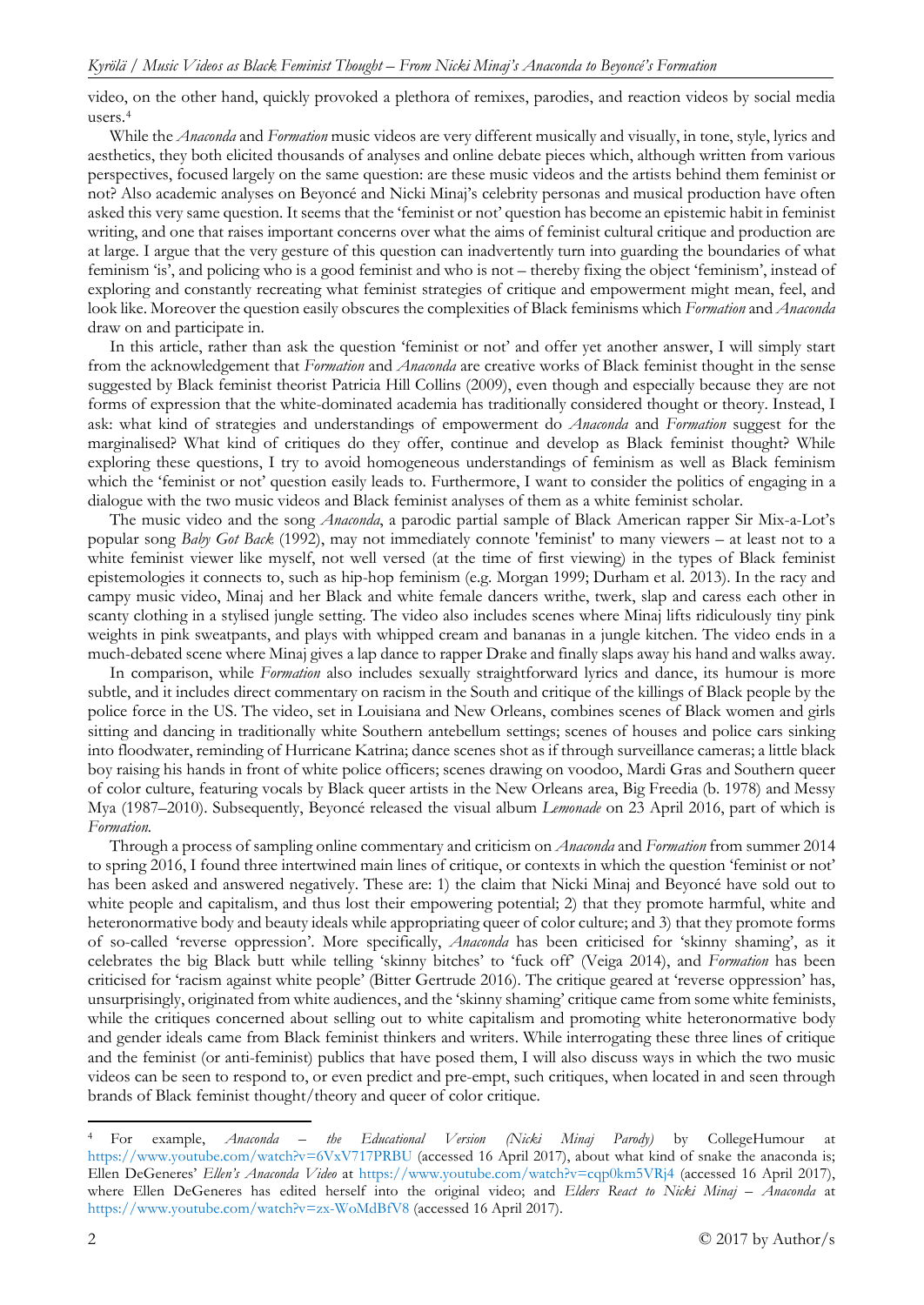# **LOCATING BEYONCÉ AND NICKI MINAJ IN/AS BLACK FEMINIST THOUGHT AND QUEER OF COLOR CRITIQUE**

In her book *Black Feminist Thought* (2009, originally 1990) Black feminist scholar Patricia Hill Collins makes a passionate plea that in order to change the ways in which knowledge and theory uphold racialised and gendered power relations, we must broaden our ideas of what counts as critical social theory and feminist thought, and what counts as valuable knowledge. Black women's voices have been silenced for so long in the traditions of the academia, and other white dominated social and cultural institutions – including white feminisms – that they have had to seek other outlets to become heard and visible in their own terms. Following Collins in her claim that "[a]nalyzing and creating imaginative responses to injustice characterize[s] the core of Black feminist thought" (2009, 15), Nicki Minaj's *Anaconda* and Beyoncé's *Formation* music videos should be seen as creative works of Black feminist thought that respond imaginatively to injustices, and indeed command global attention to the complex co-production of race, ethnicity, gender and sexuality.

More specifically, I read both music videos as calls for a politics of coalition, following Black queer feminist thinker Cathy Cohen (1997), across and within multiple differences, suggested already in their visual emphasis on clusters and formations of bodies. However, this politics of coalition is not about horizontal or 'equal' alliance, where all differences would be set on one line, but a politics drawing on Black feminist stand-point epistemologies, beginning from and driven by the situated knowledges of the marginalised, of Black women and queer of color culture. Another key critical framework which I see the two music videos connecting to is queer of color critique (e.g. Ferguson 2004) and in particular José Esteban Muñoz's (1999) writings on *disidentification* in relation to queer of color performance art. For Muñoz, "disidentification is a survival strategy that works within and outside the dominant public sphere simultaneously" (ibid.: 5). The 'selling out' to white dominant ideology that Beyoncé and Nicki Minaj have both been accused of could perhaps be considered instead as a very successful disidentificatory strategy – so successful that survival is hardly at stake anymore.

Muñoz – like Collins – considers creative works by queer of color artists the conceptual and theoretical center of his thinking, its incentives (1999: 5). *Anaconda* and *Formation* are similarly valuable not only as provocations for thought, or objects to which theories can be applied, but as thought and theory themselves. This can mean, for instance, that the task of scholarly reading highlights or creates connections between frameworks of thought, theories and concepts, be they in written, rapped, sung, shrieked, danced, or visual forms. It also means that rather than evaluating how successful the works or the artists are in their feminisms, we might ask what kind of work they do to reimagine feminisms, how the agency and liveness of creative works facilitate feminist and Black feminist theorisations, when understood as complex, heterogeneous organisms (Kontturi 2012).

Although Collins' epistemological theorisations for Black feminist thought form the backbone of this article, her work does not fit in easily with Black female artists who specifically explore sex, sexuality, desire and pleasure. Indeed, she has been critiqued by other Black feminist theorists for investment in sexual respectability politics. For example, Joan Morgan (2015: 39–40) notes that in her book *Black Sexual Politics* (2005) Collins prioritises a spiritual, more romantic form of the erotic over sex/fucking – a move that Morgan sees as counterproductive to radical sex-positive queer Black feminist politics (see also Cooper 2015: 12). Moreover, the relationship between Black feminist theory and queer of color critique is not one of self-evident coalition either, as Brittney C. Cooper (2015: 12–16) and Sharon Patricia Holland (2012: 77–81) have pointed out in their discussions of José Muñoz and Robert Ferguson (two seminal figures of queer of color critique), that despite crediting Black feminist theory for providing a foundation for their thinking, they nevertheless depict it as a thing of the past that has reached its limits and now needs to be superseded. Both Cooper and Holland see this move as unfortunate, since it dismisses the present dynamism as well as the investment in lesbian, bisexual, queer and trans questions within Black feminist thought. In my view, however, bringing together these strands of thought need not be seen as an obstacle, but a part of the inevitable dynamism of Black feminisms.

Since their rise to fame, Beyoncé Knowles and Nicki Minaj have also spurred a significant body of academic literature analysing their respective public personas and creative works from feminist, queer and critical race studies perspectives. For Beyoncé that happened in the late 1990s, first in the R&B girl group *Destiny's Child* and then as a solo artist since the early to mid-2000s (e.g. Brooks 2008, Durham 2012, Chatman 2015, Weidhase 2015), and for Minaj in the late 2000s with her breakthrough rap/hip hop album *Pink Friday* released in 2010 (e.g. Whitney 2012, McMillan 2014, Shange 2014, Barratt 2016). Recently, a collection of academic essays was dedicated entirely to analysing Beyoncé, with the apt title *The Beyoncé Effect: Essays on Sexuality, Race and Feminism* (2016, edited by Adrienne Trier-Bieniek). The plentiful online commentaries on the album *Lemonade* (2016) have even been curated by Janell Hobson and Jessica Maria Johnson (2016) into *A Black Feminist Resource List* on the website *Black Perspectives*. Notably, the vast majority of these commentaries have applauded the album for its Black feminist politics and deep affective appeal. In academic literature, Beyoncé and Nicki Minaj have been partly placed in similar genealogies of Black femininities and feminisms, such as in hip hop feminism, defined by Black feminist media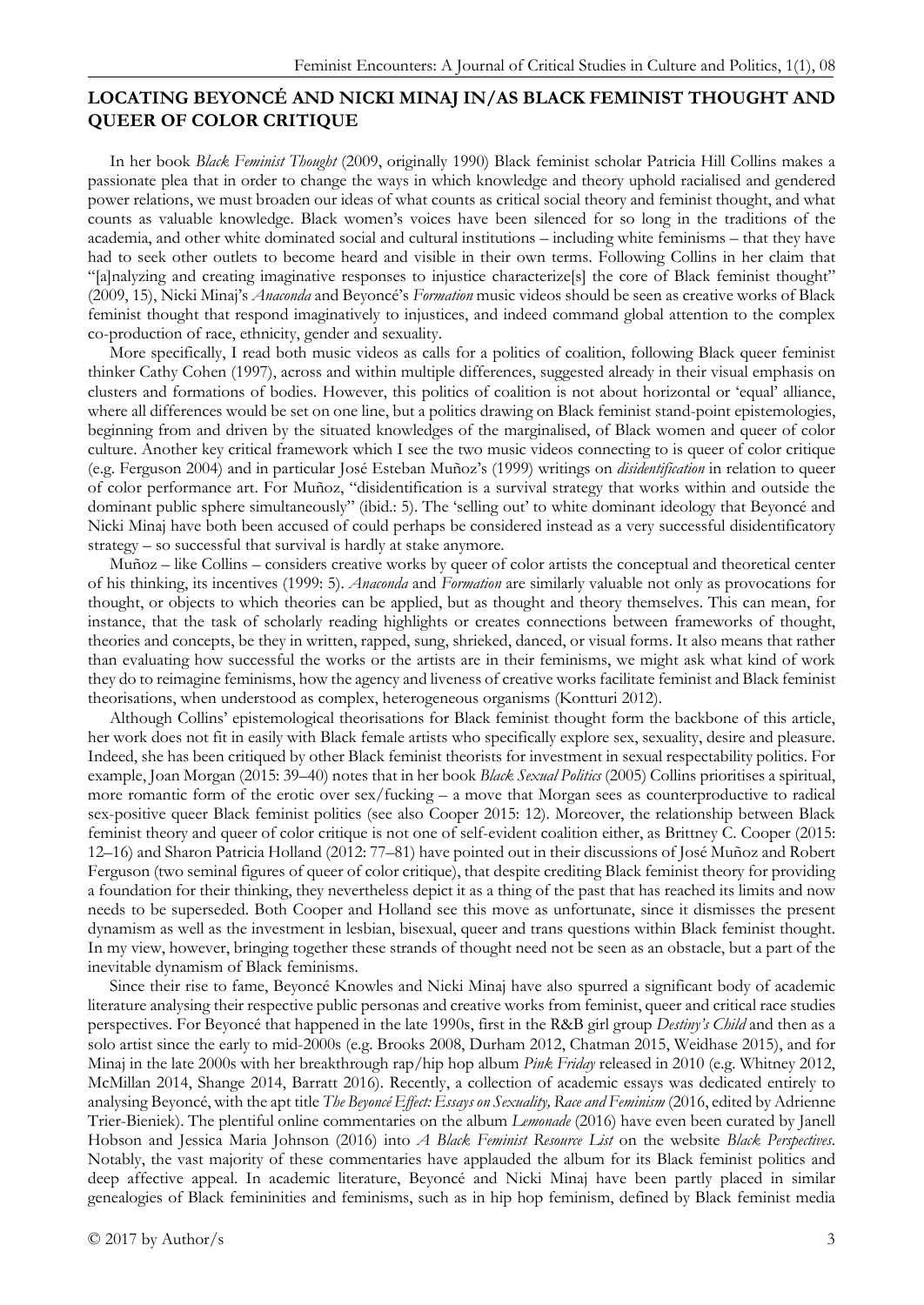scholar Aisha Durham as 'a cultural, intellectual, and political movement grounded in the situated knowledge of women of color from the post-civil rights or hip-hop generation' (Durham et al. 2013: 721; see also Crunk Feminist Collective 2010). On the other hand, while Beyoncé's creative work is keenly connected to exploring Black Southern femininity, as her roots lie in Louisiana and Texas (e.g. Brooks 2008, Durham 2012), Trinidadian-born Nicki Minaj has been placed in African diasporic and Caribbean feminist contexts (e.g. Barratt 2016; see also Morgan 2015). In the following, although I engage with their music videos side by side, one of my aims is also to highlight how some of the critiques directed at them might have originated from a lack of attention to the situatedness of their Black feminisms.

### **SITUATED KNOWLEDGES AND 'SELLING OUT' TO WHITE PEOPLE**

Many commentators of both videos, but especially *Formation*, have pointed out that these are not cultural products made for white people, since everything is not and should not be about white people, contrary to what some white people may think. For example, Kady Ashcroft's sarcastically titled blog post *The White Feminist Guide to Making Beyoncés 'Formation' Video About You* (2016) addresses and dismisses the shock that some white social media commentators expressed about not feeling included in the formation Beyoncé calls for. *Saturday Night Live* took the joke even further in their sketch *The Day Beyoncé Turned Black* (2016). In the sketch, the first notes of *Formation* are a prelude to a horror movie spoof where white people fall into fits of uncontrollable panic, dread and paranoia over the realisation that Beyoncé is not white and has never been white, not even in her hit song *Single Ladies* (2008). One horror-struck white mother even suspects that her daughter has become Black while listening to Beyoncé, only it turns out she has mistaken her daughter for her daughter's Black friend. Black people observe the mayhem with disinterested coolness.

As Zeba Blay (2016) points out in *The Huffington Post*'s Black Voices section, Beyoncé has always been politically Black, but the problem is white people did not always notice or rather, did not pay attention to her Blackness or to her politics. Daphne A. Brooks (2008), for example, highlights the ways in which Beyoncé already expressly explored the complexities of Black women's agency, self-worth, desire, rage and desperation in her 2006 album *B-Day*, published one year after Hurricane Katrina, but her work has persistently been interpreted as 'just' personal rather than political. In Blay's (2016) words, however, a decade later 'she's situated so firmly at the top of the mainstream music food chain' that 'white fans (…) are being forced to engage with her blackness and black issues in a real way'.

I was not a fan of Beyoncé before the release of *Formation* – which turned me into a fan, together with the subsequent stunning visual album *Lemonade* – but I have been guilty of the exact same white ignorance of Beyoncé's political Blackness that Blay describes and Brooks critiques. However, Beyoncé's vast cultural influence, her position as someone who cannot be ignored, compelled me and many other white audience members to engage with the unavoidable political nature of Beyoncé's Black femininity, thus turning *Formation* into a powerful tool of Black feminist pedagogy. I had to come to grips with the fact that my dismissal of her work ("I'm just not into that kind of mainstream pop music") must have been a function of my taken-for-granted white privilege. Two years before *Formation*, *Anaconda* had already also forced me to check my white feminist preconceptions about what feminist music videos should sound and look like: my own bafflement in front of *Anaconda*'s unapologetic focus on the Black booty disturbed me ("Am I really so prudish that I take offense at a song about butts?"), leading me to read more Black feminist theorisations of Black female sexuality in popular culture.

Simultaneously, writing about creative works by Black female artists as a white feminist obviously does not mean that I have power to explain what they 'really mean' (cf. Cooper 2015: 18–19), as if they needed my interpretation or validation. Of course, they neither need nor ask for any such thing. How, then, to write scholarly text in dialogue with creative works of Black feminist thought, so that one does not only end up reproducing the setting where Black feminist work is judged from the outside, from a white, dominant perspective? In my view, working with Black feminist thought as a white feminist scholar may place somewhat different demands on the commonly accepted aim of ethical feminist research practice to produce situated knowledges (e.g. Haraway 1991, Harding 2004) than if I was writing about white artists' work. Importantly, feminist standpoint theories (e.g. Harding 1993, Collins 2009) have challenged the false universality of white male-stream knowledge production by demanding accountability for the specificity of researchers' viewpoints, with a broader goal of transforming what counts as proper knowledge and placing particular value on experiences of subjugated groups and people. This has often involved intertwining autoethnographical and creative writing with theorising, notably by Black and feminist writers of color like Audre Lorde (1984), bell hooks (1992) and Sara Ahmed (2017). However, when engaging with Black feminist works as a white person, the risk is that too much self-reflection can become 'me-too-ism' or even lead to a re-centering of whiteness (Wiegman 1999). When do accountability and situatedness turn into unnecessary and counterproductive gestures, more efficient in easing white guilt than unravelling racialised power structures in academic writing?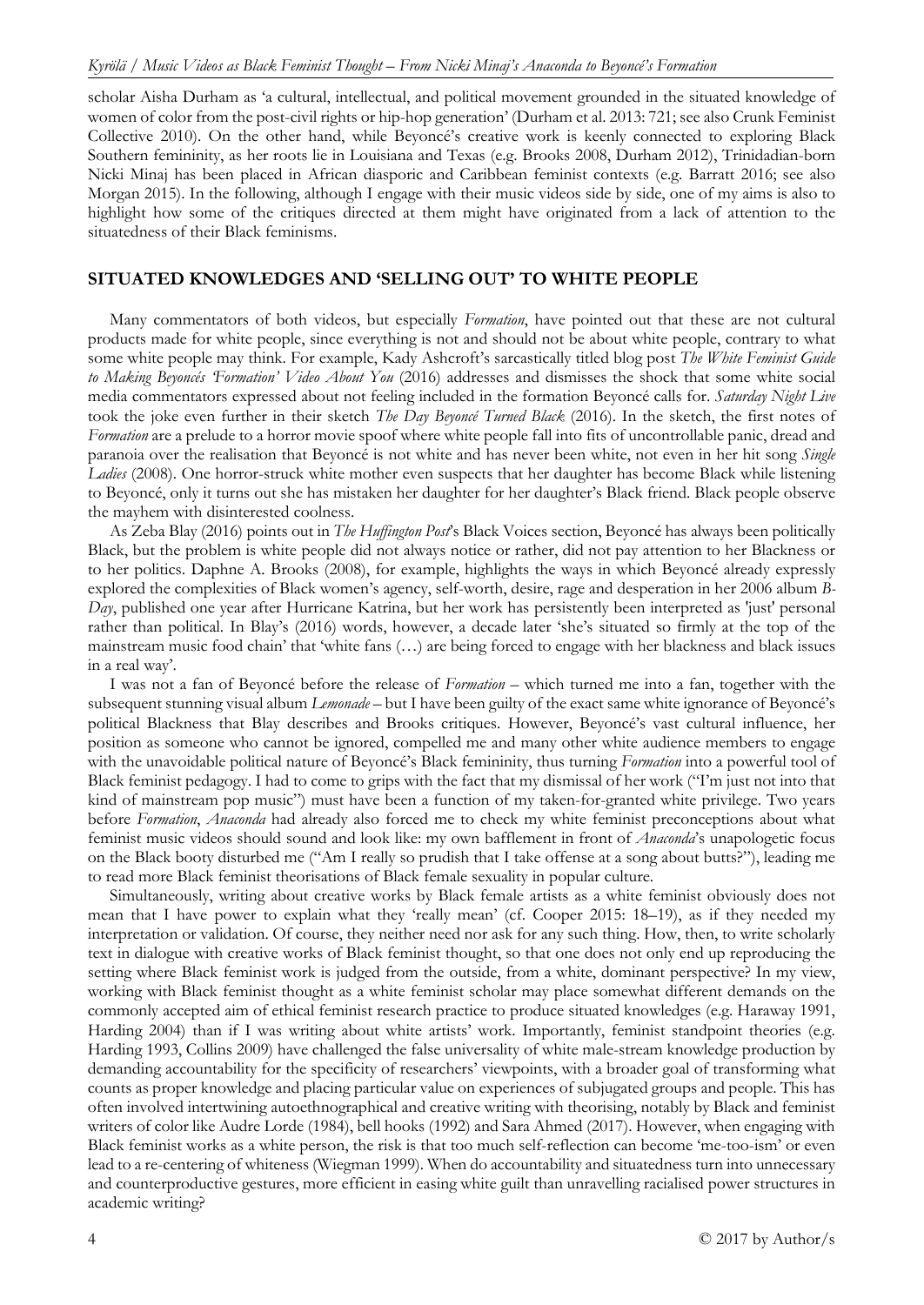On the other hand, the choice to not interrogate one's positionality and implicatedness in racialised power relations could either turn into an extremely problematic, implicit appropriation of a Black feminist voice (which might be assumed from work engaging with Black feminism, if not otherwise specified), or a continued muteness about and dismissal of Black feminist thought, its redaction to a side note or an intervention in (white) theory and feminism (Cooper 2015: 14–16). In her classic article *The Problem of Speaking for Others* (1991) the Mestiza feminist philosopher Linda Alcoff examines how the fear of the privileged to speak *on behalf* of the oppressed has sometimes resulted in a reluctance to even speak *about* oppressed groups one is not a part of. This, then, in effect just continues histories of silencing and lack of recognition. Black, indigenous and women of color feminisms do not need white permission or acceptance to be included, but they are also not to be ghettoised as something white feminists only need to be marginally aware of (Arvin et al. 2013). Thorough engagement by white scholars is important, while that engagement simultaneously requires much care about what kind of knowledge authority one adopts in relation to whom.

Also Collins (2009: 36–43) explicitly rejects exclusionary definitions of Black feminism as something that only Black women can participate in and produce. Instead, she emphasises that the connections between branches of Black feminist thought and Black women – with no fixed borders – should be ones of self-definition. Following Collins, my (partial, imperfect) solution to the dilemmas above is two-fold: first, rather than evaluate whether *Anaconda* and *Formation* are or are not feminist, I assume that they are, as both Beyoncé and Nicki Minaj have been outspoken about self-defining as feminists (see Carmen 2014). Secondly, I regard the scholarly work I produce here as an act of recognition for and engagement with the complexity of Black feminist thought as integral to feminist thinking overall, more than a 'critique'.

From another perspective, it may seem rather pompous to ponder on my position as a position of privilege in relation to Beyoncé and Nicki Minaj who are both extremely wealthy and culturally influential, beyond anything that a European middle class academic like me could even distantly aspire toward. Beyoncé and Minaj have broad and diverse fan bases across racialised divides, given that they are some of the most successful women and people in the music industry on a global scale. Such vast success and wealth seem to have blurred the gendered lines between Black and white cultures, even to the extent that white people 'did not notice' that Beyoncé is Black, and some Black women commentators did not see her as political either before *Formation* (see e.g. Keleta-Mae 2016, D'Oyley 2016). Furthermore, Beyoncé's and Minaj's well-known and well-advertised wealth goes a long way to show how deep the differences between Black women can be in terms of socioeconomic status and everyday experiences, as well as how their Black feminist strategies cannot be seen to represent the interests of all women or feminists, Black or not.

Thus it is hardly surprising that some Black thinkers have criticised Beyoncé and Nicki Minaj for 'selling out' to white capitalism, among the most notable of them the famed Black feminist thinker bell hooks (hooks et al. 2014, hooks 2016). hooks has criticised them, respectively, for sexually objectifying their bodies – which, according to hooks, do not diverge too far from white beauty ideals – in order to make money, and doing nothing to uplift other Black women. Thereby they necessarily submit to the conditions of white supremacist capitalist patriarchy in exchange for becoming ultra-rich. hooks even goes as far as to call them not only anti-feminist, but in Beyoncé's case, a terrorist (Coker 2014). Notably, for some Black female viewers, the refusal to locate Black female artists under the rubric of feminism could have also been connected to a critique of feminism's unspoken whiteness, its historical and continued disinterest in the empowerment of Black women. This does not necessarily mean that such publics would not regard Black female artists' work as potentially empowering for Black women (see e.g. Springer 2005: 88–101). However, in hooks' critique, the judgment 'not feminist' was clearly used as a synonym for the lack of potential for real empowerment.

It seems though that both artists predicted this critique and responded to it already in their songs and music videos in their own ways, and on their own terms. In *Anaconda*, Nicki Minaj's writhing in heavy golden jewelry in the faux jungle is interrupted by poses in a corseted dress and extremely high heeled shoes by fashion designer Alexander McQueen, while she raps:

Boy toy named Troy used to live in Detroit Big dope dealer money, he was gettin' some coins Was in shootouts with the law, but he live in a palace Bought me Alexander McQueen, he was keeping me stylish Now that's real, real, real

Minaj brags about money in the video (which she often does, cf. Shange 2014: 34–35) and about her unapologetic gold-digging, how she benefits from the darker sides of capitalism ('dope dealing') and male gullibility so that she can wear Alexander McQueen and 'keep stylish'. This, of course, appears immediately as a joke, since Minaj hardly needs anyone to buy her designer clothes, or the 'coins' from 'Troy' in Detroit. The comic nature of Minaj's story about Troy is underlined in her non-reassuring assurance 'that's real, real, real' which she raps drawing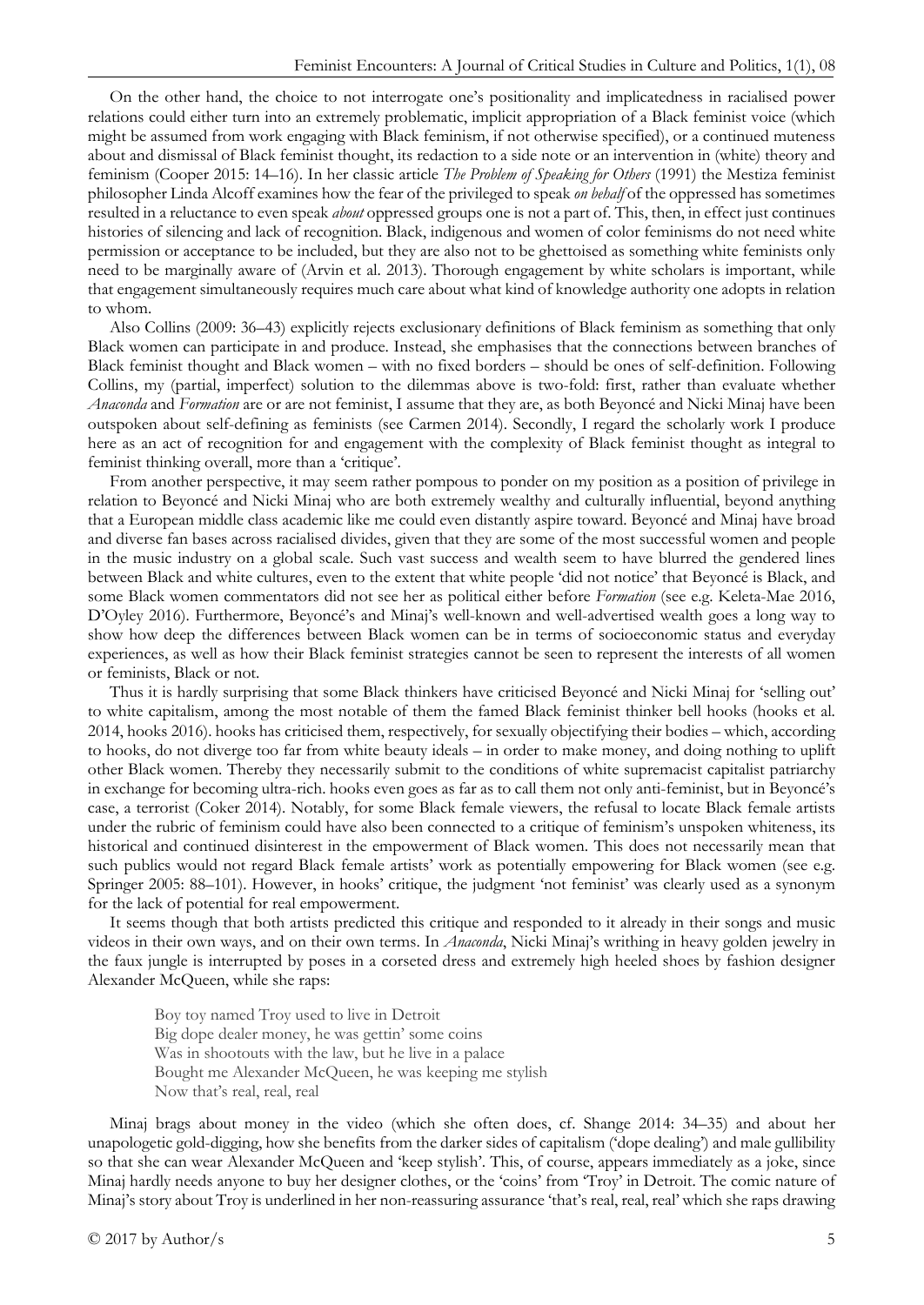out the last 'real' – mocking Black male rap culture's emphasis on authenticity as criminality and drugs, emphasising her own form of glamorous artifice instead (Whitney 2012). Indeed, the quick cuts between the faux jungle scenery and Minaj's designer style poses also poke fun at the primitivism traditionally connected to Blackness in whitedominated popular culture (Hobson 2008).

For Beyoncé in *Formation*, money equals power equals revenge, and she has got it all. She articulates this quite explicitly as she sings towards the end of the song:

Drop him off at the mall, let him buy some J's, let him shop up, 'cause I slay I might get your song played on the radio station, 'cause I slay I might get your song played on the radio station, 'cause I slay You just might be a Black Bill Gates in the making, 'cause I slay I just might be a Black Bill Gates in the making

And, at the very end of the song and the video, she raps in what sounds like a cross between a moan, a halfwhisper and a growl: "You know you that bitch when you cause all this conversation – always stay gracious, best revenge is your paper". In *Formation*, Beyoncé is the one who might allow her lover to go shopping, even get his song played on the radio, because she has the power to do that, as in 'slay'. She is ready to take over the throne of a white male icon of wealth and make it Black – and female.

If Beyoncé was white, I would be inclined to agree with hooks' reading of *Formation* as a celebration of capitalism. However, when we consider the larger cultural and historical context of Black people in the United States, the situation looks wholly different. The wealth of the whole nation has essentially been carved out of the lives and skins on the backs of Black slaves and Native peoples, and out of the continued economic exploitation of people of colour in low paying jobs (see e.g. Collins 2009: 51–75). American popular culture bears the marks of this exploitation hidden in plain sight, for example in the stereotypes of the welfare queen, the mammy and the hoochie, as hooks herself has pointed out elsewhere (1992). While critique of capitalism is vital for feminist thought, aspiration toward and success in accumulating wealth – and not just wealth in general, but such wealth that it translates to great cultural influence, even domination – do not carry the same meanings for Black people in a culture built on their exploitation than it does for white people. Nicole R. Fleetwood (2011) has argued that, in fact, Black women's popular cultural performances are quite habitually critiqued of 'selling out' or selfcommodification, to the extent that 'the discourse of captivity and capital (…) frames the black body in the field of vision' (ibid: 127). Although it is important to understand the connections between the current cultural commodification of Black bodies and the history of Black bodies as commodity goods in trans-Atlantic trade, Black authorship, production and economic benefit from such popular cultural performances makes a crucial difference (Fleetwood 2011: 128).

Black feminist thinker, writer and poet Audre Lorde famously said "the master's tools will never dismantle the master's house" (1984: 112). But what if they sometimes did just that? It seems to me that what is at stake might just as well be an ingenious infiltration strategy. Beyoncé and Minaj may both have made themselves seem a bit less threatening and thus more marketable for the white dominant public by utilising some of the master's tools, such as idealisation of mega-richness, even to the extent that their Blackness has faded from (conscious) white view, and played with the trope of commodification of Black female bodies to appear less threatening. Thereby they have made themselves formidable forces inside the master's house. But once they are firmly inside the master's house, they actually have a chance to rule it, to be 'that bitch' – and consequently, thoroughly dismantle the house and redefine the tools.

For Black women to become ultra-rich can be about turning around and benefitting from, even mastering and transforming the very system that has produced the oppression of their ancestors and their people in the present. This appropriation of history is made quite explicit in the many shots in *Formation* where Beyoncé is surrounded by other Black women, dressed in long white antebellum style dresses, holding sun umbrellas and fans, sitting inside what looks like a Southern mansion, taking over poses and settings which have before belonged to white women and white desirable femininity in the South. Moreover, Beyoncé's (then) four-year-old daughter Blue Ivy (b. 2012) poses and plays in a white dress with other Black little girls in a similar setting, the camera angle from below, emphasising their effortless overtaking of previously white-dominated spaces. In *Anaconda*, racial appropriation takes the form of boasting about 'big dope dealer money', mocking white stereotypes of Blackness, and tongue-in-cheek adoption of signs of white wealth through white fashion designer clothing. *Formation* and *Anaconda* throw Beyoncé's and Nicki Minaj's Black wealth back in white capitalism's face, and with a combination of danger and humor, showcase their vengeance as their ability to use and abuse, or 'slay', American capitalism for their gain, when it rose out of their people's subjugation.

Of course, Black women do not become revolutionaries merely by the virtue of becoming rich. Collins (2009: 74–75) and Chatman (2015) warn about the possibility that some successful Black women may actually end up fostering other Black women's oppression, if they adhere to narratives about individual heroic success and its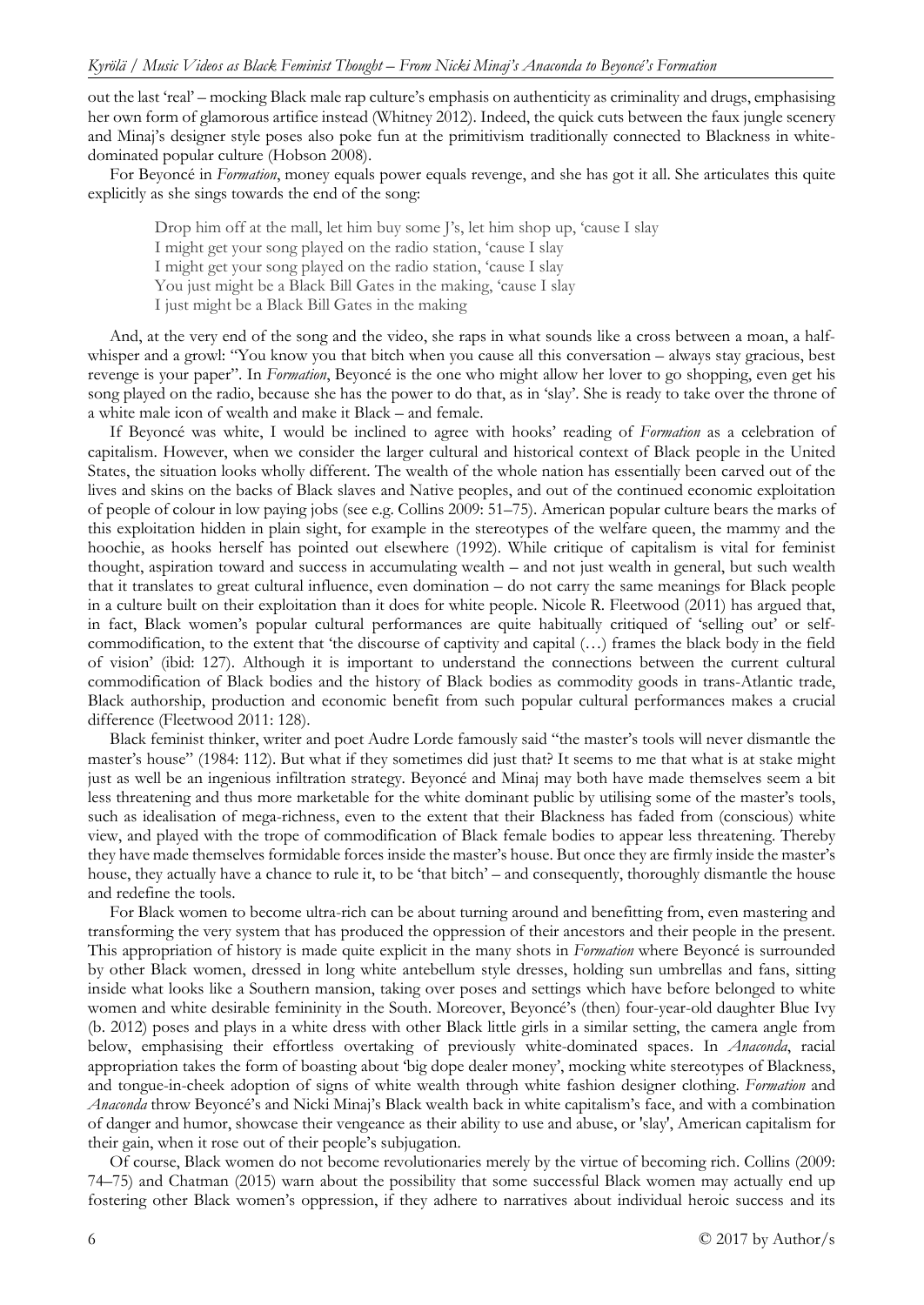equation with wealth – as current neoliberal ethos would have it – and do not work for building solidarity, coalitions and alliances (see also Cohen 1997). When approached as Black feminist thought, *Formation* and *Anaconda* thus set the stage for important questions about how to build feminist alliances.

## **POLITICS OF THE BLACK BOOTY – SEXUAL OBJECTIFICATION OR DISIDENTIFICATION?**

bell hooks (2014, 2016) and some other critics (e.g. Chatman 2015, White 2013) have connected Beyoncé and Nicki Minaj to a postfeminist sensibility, arguing that they are model postfeminist subjects in terms of how their bodies are represented in a sexualised and normative manner for the white straight male gaze, even though they claim pleasure in and authorship over their bodily performances. According to Rosalind Gill (2007), that is exactly how the contemporary postfeminist sensibility functions: the illusion of choice and sexual subjectivity maintains the culture of normalised sexual objectification of women, in compliance with heteronormative, white, slim and rigidly regulated body ideals. These two features: the (self-)objectification and (over-)sexualisation of Black female bodies, and an emphasis on personal achievement instead of alliances, are two common critiques that Beyoncé and Nicki Minaj have faced. How do *Anaconda* and *Formation* answer to these critiques?

Both music videos set body politics and the bouncing and overtly sexual Black female body – in *Anaconda*, even more specifically the Black female booty (see Fleetwood 2011, Durham 2012) – at their center. However, it is worth asking if the repeated feminist critique of how women's bodies are objectified in the media might not sometimes too easily produce the already-known conclusion: when there is a Black bouncing booty on the screen, it must be about objectification, commodification, and reproduction of dominant, racialised body norms. In other words, the expectation of seeing stereotypical portrayal – most understandable due to the long-standing employment of reductionist stereotypes in the white imagination – may oversensitise to seeing them everywhere (Shohat et al. 1994: 199), even in works controlled by and created on the terms of Black feminists. Indeed, hooks' condemnation of what she sees as Black female artists' sexual self-objectification can be placed in the same tradition of feminist investment in sexual respectability politics that Cooper (2015) and Morgan (2015) critique Collins for. Even if sexual respectability politics has been an important strategy to fight against the hypersexualisation of Black bodies, it may have become a habit that inadvertently obscures the value of some Black feminist works.

Fleetwood (2011: 115–118) argues that Black female artists, in the visual arts as well as in hip hop music videos, have used ironic appropriation of the hypervisible Black female 'back' or booty to knowingly explore and remix its history of sexual exploitation towards pleasure defined on their own terms. Fleetwood (2011: 113–137) analyses how artists Renee Cox and Ayanah Moor have both done this through referencing, in photographic and video art work, the same Sir Mix-a-Lot song *Baby Got Back* as Nicki Minaj does. Similarly, it can be argued that as a creative work of Black feminist thought, *Anaconda* also takes up traumatic tropes of how Black women's bodies have been treated and portrayed, but adopts, appropriates and redefines these tropes from a Black feminist perspective, exploring Black female pleasure.

Furthermore, self-definition need not be seen as divisive or individualistic, even when and perhaps particularly when enacted by superstars with broad cultural and economic influence. Instead, Beyoncé and Minaj can be seen to suggest coalitions, since both videos place queer of color and Black queer culture in the center of feminist and anti-racist struggles. For example, the central samples of Big Freedia and Messy Mya's voices, as well as images of punks and queers of color in *Formation*, make such engagements clear. In *Anaconda*, Nicki Minaj and other women in the video touch and are touched by each other in ways that suggest eroticism between women, caressing and slapping each others' butts, wrapping their bodies around each other. For Minaj, the video thereby continues her history of insinuations and flirtations around same-sex desire which have regularly peppered her lyrics, videos and interviews – in what Savannah Shange (2014) calls a 'strategic performance of queer femininity' which seemingly flirts with both queer and straight identity but ultimately refuses both.

Beyoncé has been critiqued before by scholars such as Susan Bordo (2003: xxii) for almost complete compliance with white beauty ideals, with her flowing blondish hair, her light complexion, facial features that appear 'white enough', and curvaceous but muscular and toned body. Also Collins (2005, 27) has accused Beyoncé (notably pre-*Formation*) in 2005 and critiqued her, alongside Jennifer 'JLo' Lopez (as did Bordo), for using 'bootyliciousness' as a personal selling point under the guise of body positivity and sexual self-empowerment. Wendy A. Burns-Adolino (2009), in her discussion of the racialised big butt and its commercial power in American pop music, argues that there is no way to fully shake the origins of that power in racist objectification, exoticisation and sexism. But would there not be other ways to approach the matter? Let us take a closer look at *Anaconda*.

Jennifer Dawn Whitney (2012) and Uri McMillan (2014) have both pointed out that Nicki Minaj's whole artist persona has, for the past decade, been constructed on the celebration of artifice, excess and Black female camp. For example, Minaj has explicitly parodied white femininity, worn white-blond, pink and other pastel-colored wigs and performed in extravagant clothes that accentuate a very knowing form of artifice and imitation, for example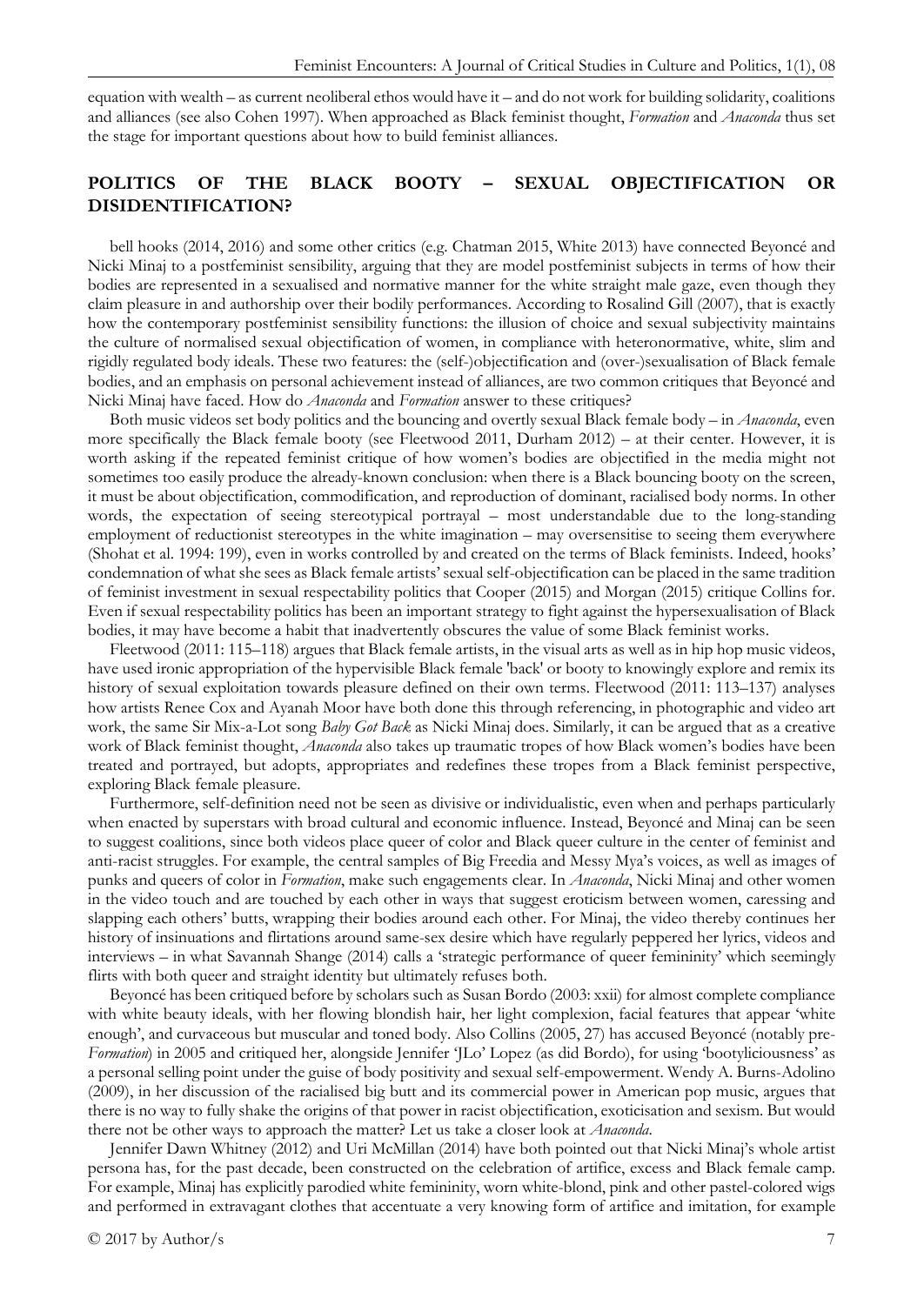as she has posed as the icon of white beauty, the Barbie doll (Whitney 2012). In light of this, one of the most striking features of some academic interpretations of Minaj's performances (e.g. hooks 2014, White 2013) is that her performing persona is taken at face value, without specific consideration of the intricacies of comedic or campy self-representation – what could be called, following Muñoz (1999), disidentification. According to Muñoz, the relationship between dominant and marginalised cultures is necessarily more complicated than either adoption or rejection but often takes the shape of 'disidentificatory desire' for a 'toxic representation' (ibid.: 3). Performers outside of white heteronormativity can knowingly take on, embody, twist, exceed and mock white dominant stereotypes of queers and of people of color, but this disidentification is a strategy of survival and self-definition, never mere repetition of dominant cultural tropes.

Disidentification can also be seen as a key strategy of survival in the tradition of Black women's humour and comedy which has long played with, utilised and appropriated white dominant culture's images of Black women (Nishikawa 2017). According to Bambi Higgins (2007), Black women's comedic authorship has played an important role in paving way for Black women's success and recognition in the entertainment industry, especially since in the white imagination, Black women often appear either tragic figures or targets of mockery (or both at the same time). When explored as comedic racial masquerade (Nishikawa 2017) or racial camp (Robertson 1996: 19–21), Minaj's *Anaconda* appears an obvious disidentificatory performance of the hypersexual, excessive and deviant Black 'bad bitch' – but brought to such levels of excess and camp that it turns against and mocks the white dominant cultural stereotype it appears to mimic. After all, Minaj made a hit song about her own ass which she parades in front of viewers – but only to be seen, not to be controlled, touched or used like in the white male imagination, as the final scene of the video where Minaj slapps away Drake's hand during a lap dance makes crystal clear. The disidentificatory strategy of simultaneously utilising and mocking dominant images is apparent also in juxtaposition of the jungle imagery, where Minaj and her dancers bounce and slap their own and each others' butts while staring directly at the viewer, and the kitchen where Minaj, dressed in a pink wig and a French maid costume, slices, cuts and eats a banana – easily interpretable as a phallus symbol, as well as mockery of the tradition of equating Black bodies to exotic animals, 'monkeys' or vegetation.

Aisha Durham (2012), who has studied Beyoncé's music videos as well as hip hop feminism more broadly, argues that in Beyoncé's earlier video *Check On It* (2005), the emphasis on her butt is an attempt to reclaim the commodified Black female booty into signaling sexual agency, pleasure and Southern working class hip hop authenticity instead – especially through the backward gaze. The backward gaze became Beyoncé's signature move and it means, in short, gazing back towards viewer over the booty – which is an image convention that derives from pornography but becomes more respectable and more demure, not as challenging and insistent in music videos (Durham 2012: 41–44). Interestingly enough, the cover image of *Anaconda* featuring Nicki Minaj squatting in a pink thong, looking over her shoulder towards the viewer, is a version of the backward gaze, which one does not see in Beyoncé's *Formation* video at all. In this cover image, Minaj never turns her gaze away, never closes her legs, never covers her booty, and never hides the pornographic implications of her backward gaze.

Writer Carmen (2014) analyses why Minaj has received far harsher feminist critique than Beyoncé: "she's not polished, she's not concerned with her reputation, and she's certainly not fighting for equality among mainstream second-wave feminists". Indeed, as Carmen points out, Minaj is not interested in respectability but in selfdetermination, while she has repeatedly identified publically as feminist. In comparison, Beyoncé can also be seen to perform explicit sexual desire (in *Formation*: "When he fuck me good I take his ass to Red Lobster") but more safely in the context of heterosexuality and her very public marriage to rapper Jay-Z (Shawn Carter, b. 1969), thus embodying a more respectable form of straight feminist sexuality in a 'common people's' kind of way, making a working class specific inside joke about the Red Lobster restaurant chain which only seems fancy if one is not wealthy.

To continue the exploration of *Anaconda*'s allegiances with queer of color culture, it is necessary to take a closer look at the booty-focused dancing, or 'twerking', prominently featured on the video. This is also a point where *Anaconda* and *Formation* intersect. 'Twerking' originates in long-standing dance traditions and dancehall culture in various African, Caribbean and African-Caribbean diasporic cultures, in a style of movement where hip movements are isolated flamboyant dress. However, as a term and a particular dance style, 'twerking' has its roots in the late 1980s and early 1990s Black New Orleans culture, particularly queer of color culture in the area (see Gaunt 2015). It is a dance style associated with bounce, upbeat dance-oriented rap music, mastered by queer of color performers like the legendary Big Freedia – who also features on *Formation*, her voiceover shouting on the video: "I did not come to play with you hoes, I came to slay, bitch!" Now, if all the twerking and 'booty popping' on *Anaconda* is looked at from a white perspective that only knows twerking through the likes of Miley Cyrus (cf. Gaunt 2015), this powerful alliance is fully missed. It may also be missed if the viewer fails to locate Minaj's feminism in the Afro-Caribbean diasporic context, or trace the references to New Orleans queer culture and voices in *Formation*. When I first saw both music videos, I certainly missed these connections. This exemplifies also how *Anaconda* and *Formation* can work as Black feminist pedagogy: they do not spell things out or take on the burden of educating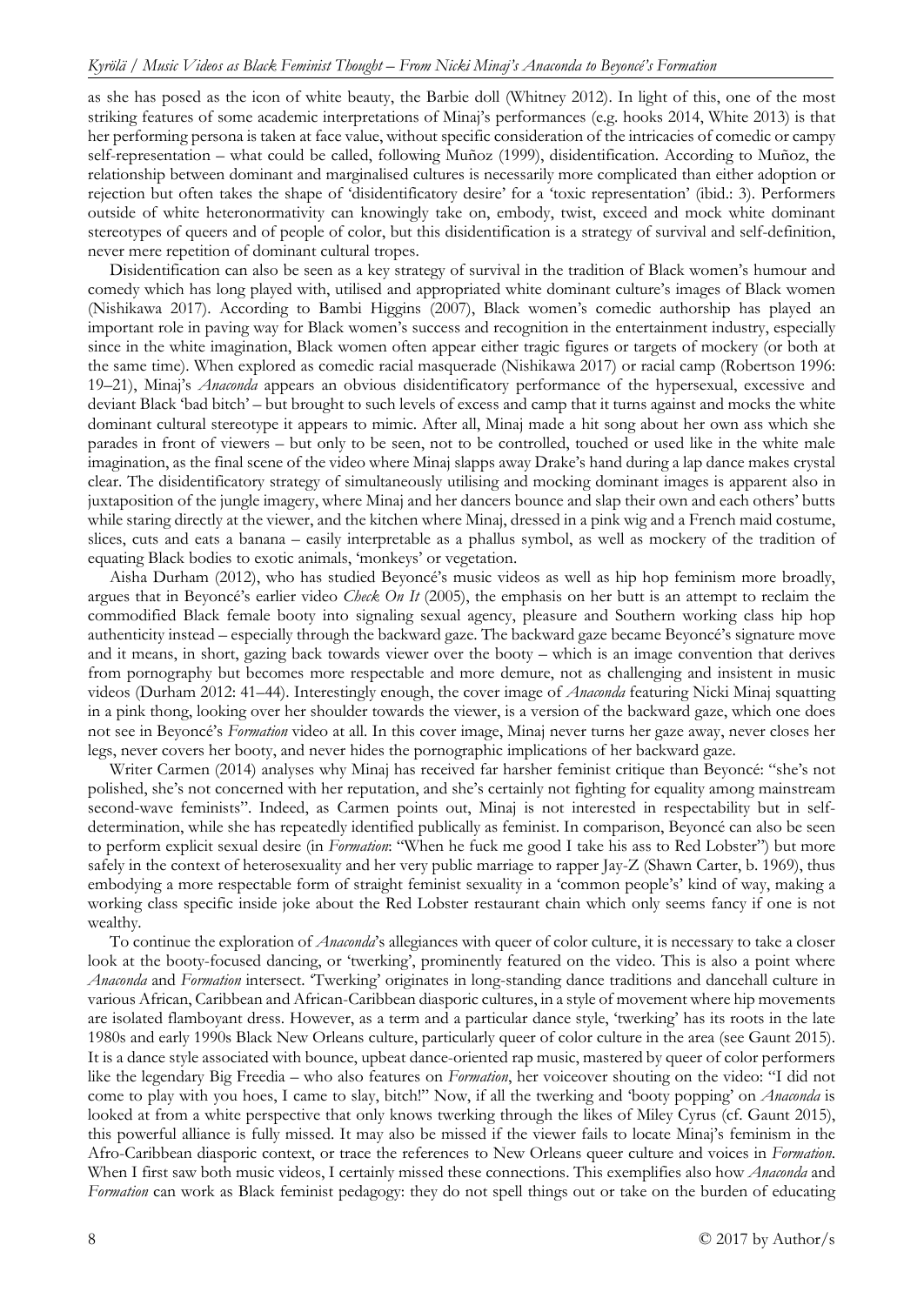white (or otherwise unaware) audiences, but they display enough hints – voices, sounds, movements of bodies, words, images – for the viewer to wonder about, follow and find a way to educate themselves, if they feel so compelled.

In the case of *Formation*, the alliance with queer of color politics is enforced through appearances and voiceover by queer of color performers and artists – in addition to the previously mentioned Big Freedia, also Black trans/queer YouTube performer Messy Mya speaks posthumously in it. Messy Mya was murdered in New Orleans in 2010 and their voice asks in the beginning of the video "What happened after New Orleans?", in addition to samples from their YouTube videos, such as the shriek "Ooooh I like that" and "Bitch I'm back by popular demand" (see e.g. Robinson 2016, O'Connor 2017). One of the heaviest critiques directed at *Formation* comes nevertheless also from self-identified queer and trans people of color, such as rad fag (2016) who states, among their other criticisms of Beyoncé:

The appropriation of queer and trans genius by straight, cis people is real. As a queer Black person I feel betrayed by straight, cis, Black people who are celebrating this video instead of defending queer art and culture from corporate ravaging.

Indeed, Messy Mya's estate has sued Beyoncé in 2017 for insufficient compensation for using Mya's vocals (O'Connor 2017). rad fag further points out how Beyoncé has adopted the word 'slay' for cis use, when it also prominently derives from queer of color culture as a term for fabulousness and domination against all odds. Big Freedia herself has simply expressed pleasure in having been invited to collaborate with Beyoncé, and does not see *Formation* as exploitation but rather as a creative opportunity that gave her more exposure and performance work (Lockett 2016). rad fag's critique obviously rises from a popular cultural context where, for example, trans people are persistently portrayed by cis actors in film and TV, and Beyoncé's samples of Big Freedia and Messy Mya can hardly be seen as collaborations between equals. From their perspective, the video thus functions more divisively than as an invitation for coalitions. But does the critique about divisiveness also reproduce and maintain divisiveness? What would a politics and a reading of coalition look like instead?

### **GET IN FORMATION: COALITIONS AMONG MARGINALISED SUBJECTS**

In her blog *New South Negress*, Zandria Robinson (2016) writes that *Formation*

[...] is a metaphor, a black feminist, black queer, and black queer feminist theory of community organizing and resistance. It is a recognition of one another at the blackness margins – woman, queer, genderqueer, trans, poor, disabled, undocumented, immigrant – before an overt action. For the black southern majorettes, across gender formulations, formation is the alignment, the stillness, the readying, the quiet, before the twerk, the turn-up, the (social) *movement*.

Robinson refers to Cathy Cohen's (1997) call for coalition politics among 'punks, bulldaggers and welfare queens', among marginalised subjects of all kinds. Cohen argues that a queer politics that subscribes to categorical differences between straights and non-heterosexuals at the expense of attention to race, gender and the situationality of marginalisation is doomed to fail, and the same applies to other binary differences, if not approached through each other. Robinson also sees *Formation* as Black feminist theory, but more specifically Black queer feminist theory and stand-point epistemology, aligned with, sometimes only detectable from, and lead by the margins.

Following Cohen and Robinson, Black feminist thought can be understood as a process of alignment and formation before the movement, not as a project that has failed unless it is 'completed'. Seen this way, the voices that dismiss *Formation* as ineffective in producing anything else than more money for Beyoncé seem to demand the impossible, since the process, the formation, the alignment cannot happen overnight. When Black feminist thought is understood to be about coalitions and alliances, *Formation* can also be evaluated through the alliances shaped around it: many Black, white and people of color thinkers and feminist activists have found opportunities for coalition around it, and even more so around the full complex album *Lemonade*, even if bell hooks did not (e.g. Hobson & Johnson 2016, Adelman 2016). When taken as Black queer feminist thought, *Formation* does not necessarily reject whiteness, but offers a situational uniting behind Black, queer feminist politics – just not under white terms. In other words, *Formation* addresses whiteness but does not specifically invite or include white audiences.

*Anaconda* as Black feminist thought also aligns itself with Black feminist standpoint epistemology in terms of claiming that one can see better from the margins, but privilege necessarily obscures one's vision. Nowhere is this more obvious than in the controversy around *Anaconda*'s claimed 'skinny bashing', based on the lyrics towards the end of the song: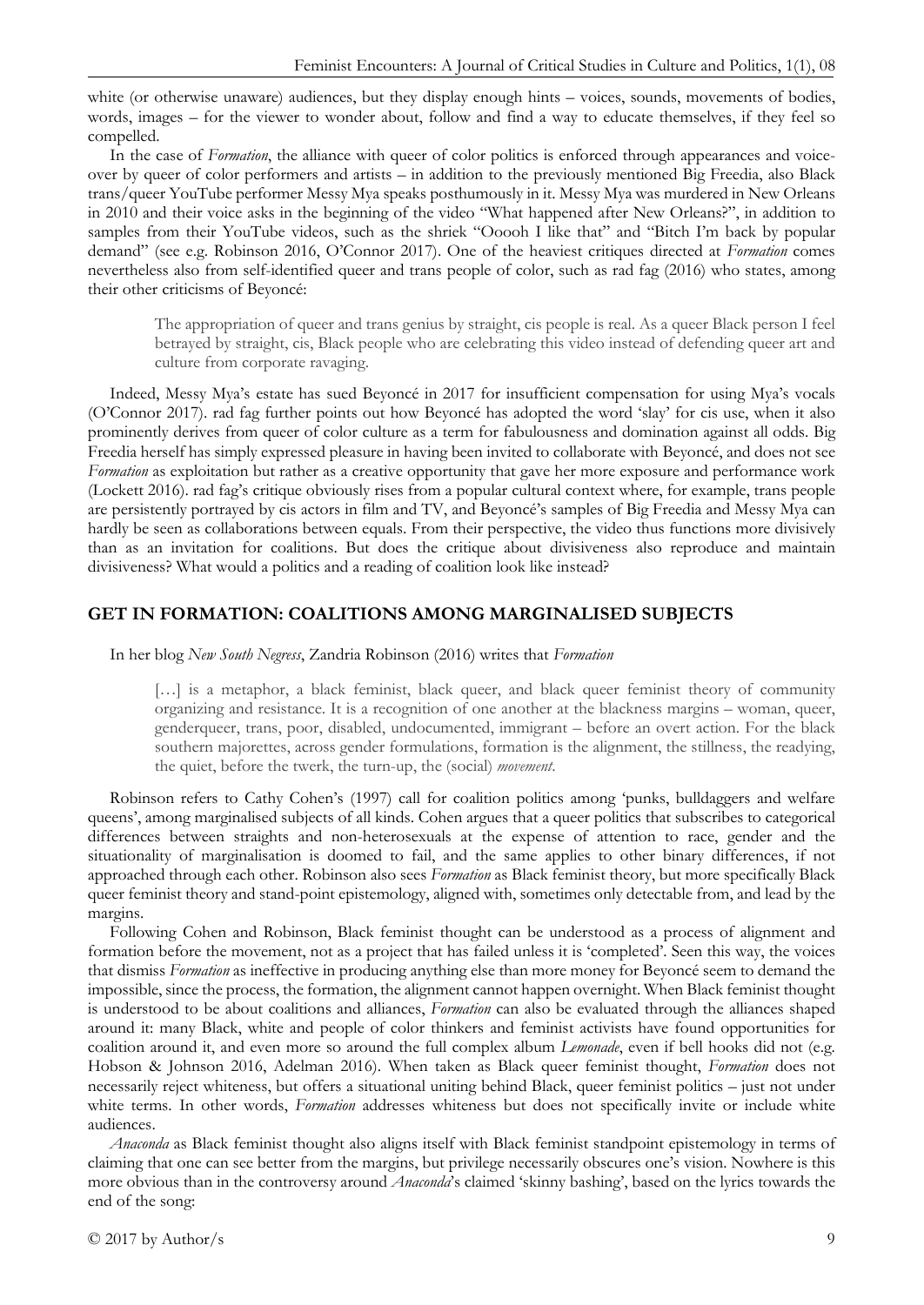Yeah! This one is for my bitches with a fat ass in the fucking club I said, Where my fat ass big bitches in the club? Fuck them skinny bitches, Fuck them skinny bitches in the club

While Minaj raps these lyrics, she lets out shrieks of laughter, and on the video, she begins her infamous lap dance scene in a night club resembling environment, in black-blue light, with just her and Drake in the room. These lyrics are the main issue that has been named when Minaj's Black feminism has been accused of divisiveness instead of coalition (e.g. Veiga 2014). Even though she explicitly celebrates non-normative bodies, Black female fatness, booty and bodily excess (cf. Fleetwood 2011), her empowerment appears to come at the expense of the disempowerment of other women: skinny women, or perhaps even more specifically skinny white women. Indeed, 'skinny bitches' can be perceived also as a euphemism for white women.

However, this accusation of 'reverse oppression' makes little sense, when *Anaconda* is considered Black standpoint feminist theory as well as a view from the margins. First of all, Minaj reclaims the word 'fat' in *Anaconda*, as the field of feminist fat studies has been doing for some decades (e.g. Rothblum & Solovay 2009, Kyrölä & Harjunen 2017), turning the mocking word 'fat' into an empowering one, just like queer activists did with the word 'queer' earlier. Secondly, her 'fuck off' states to those with thin and white privilege that this is not a space for the privileged to take. The 'skinny bitches' are addressed – they are not ignored, like Black and/or fat women so often have been, but they are knowingly excluded. This is even repeated on the level of the image: there are in fact no 'skinny bitches' in the club, and no other 'bitches' at all, there is only Nicki Minaj who dominates the space, and passive, submissive Drake sitting in a chair, under her command.

As several scholars have shown (e.g. Song 2014, Titley 2016, Daniels 2016), cries of 'reverse racism' or 'reverse oppression', particularly in social media, tend to function primarily to deflate, de-contextualise, de-historicise and overly broaden what racism and marginalisation mean. Miri Song calls this 'a wide-spread culture of racial equivalence, in which all interactions involving some reference to race or cultural difference are deemed racist' (2014: 118). As Jessie Daniels (2016) has shown in her analysis of three cases of white feminist activism online, women of color feminist work is habitually accused of divisiveness – which she sees is a divisive move in its own right and necessitates critical interrogation of white feminist practices. In a similar manner, the calls to see *Formation* as 'reverse racism' and *Anaconda* as 'skinny bashing' only serve to deflate them as creative works of Black feminist thought. Song's (2014) suggestion is to carefully tend to the specific contexts where claims of reversibility and equivalence can be expressed and amplified through repetition in social media. In the case of *Formation* and *Anaconda*, these claims, despite gaining a fair amount of publicity, did not manage to get amplified to the degree of deflation. Why not?

In his article *Does the Whatever Speak?* (2012), Alexander Galloway refers to Gayatri Chakravorty Spivak's classic article *Can the Subaltern Speak?* (1988) but examines her arguments' validity for the digital era. Spivak's concern was that the Subaltern has no voice from the perspective of white western knowledge production, but according to Galloway, in the digital era anyone and anything can speak – there is no one without a potential voice. The question is, then, not who can speak and for whom, but who is the noisiest. When considering online debates and controversies, what is at stake is not so much a politics of exclusion but a politics of subsumption. Black supercelebrities, like Beyoncé and Nicki Minaj, have at least momentarily managed to subsume the (white) public eye, despite living in a white-dominated society. Their creative works of Black feminist thought have ultimately been noisier and managed to build broader coalitions than their critics – which they arguably might not have been able to do, had they not also exposed themselves to critiques about 'selling out'.

From this perspective, both *Anaconda* and *Formation* are powerful creative pieces of Black feminist thought – powerful not only because of the tens or hundreds of millions of views they have received, but powerful as loci for public debates about race, gender and sexuality, and powerful as loci for coalitions. By respectively calling for formation and for the privileged to 'fuck off', they have managed to engage feminists across racialised and sexual identifications in public formations – perhaps preludes to social movements.

#### **ACKNOWLEDGEMENTS**

Thank you to the special issue editors for their supportive input and to the anonymous reviewers for their generous and pedagogical engagement which greatly helped develop my thinking.

#### **REFERENCES**

Adelman, L. (2016). A Black feminist roundtable on bell hooks, Beyoncé and "Moving beyond the pain". *Feministing.com, 11 May*. Available at: [http://feministing.com/2016/05/11/a-feminist-roundtable-on-bell](http://feministing.com/2016/05/11/a-feminist-roundtable-on-bell-hooks-beyonce-and-moving-beyond-pain/)[hooks-beyonce-and-moving-beyond-pain/](http://feministing.com/2016/05/11/a-feminist-roundtable-on-bell-hooks-beyonce-and-moving-beyond-pain/) (Accessed 14 April 2017).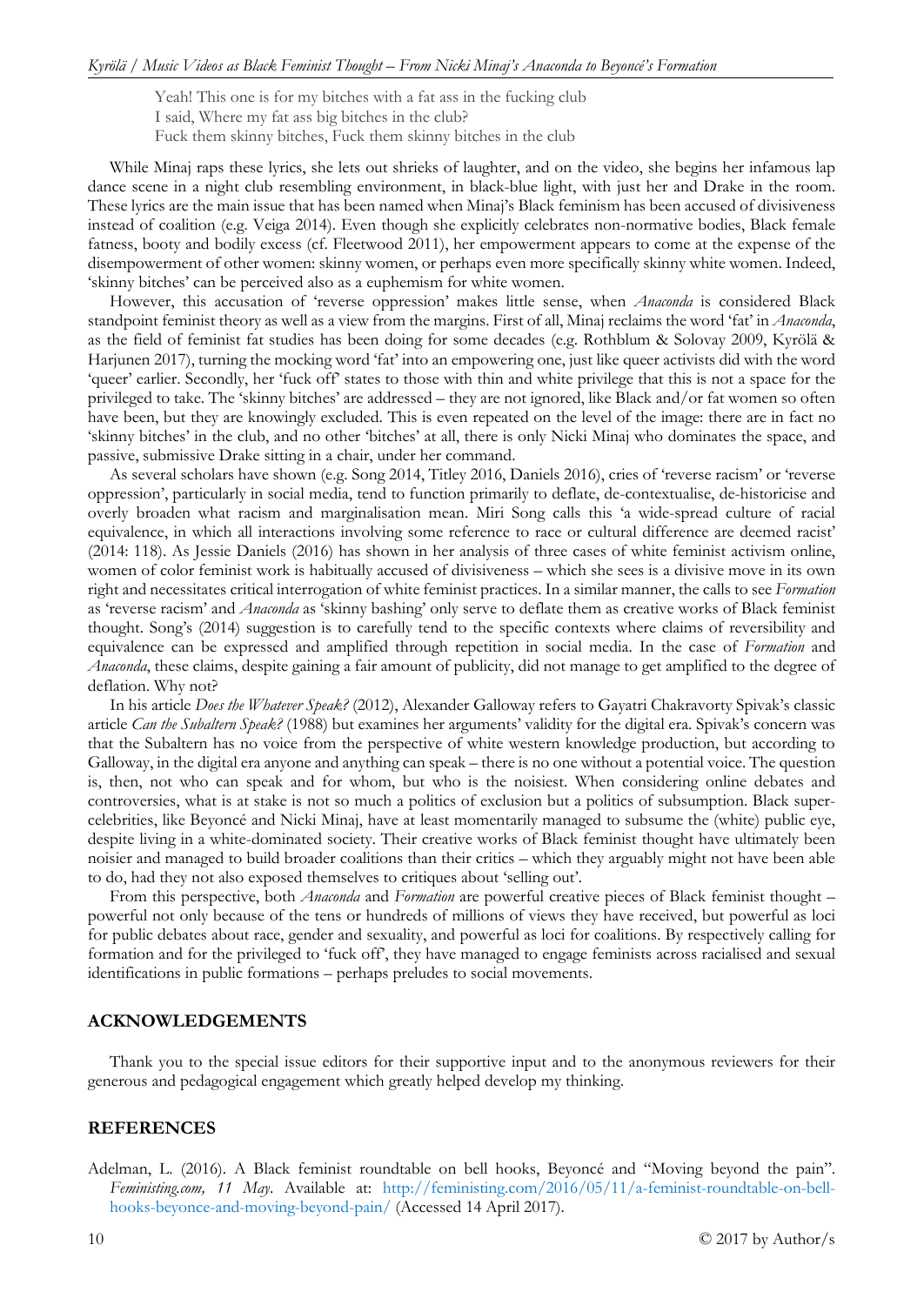Ahmed, S. (2017). *Living a Feminist Life*. Durham: Duke University Press.

- Alcoff, L. (1991). The problem of speaking for others. *Cultural Critique,* 20, pp. 5-32.
- Arvin, M., Tuck, E. & Morrill, A. (2013). Decolonizing feminism: challenging connections between settler colonialism and heteropatriarchy. *Feminist Formations*, 25(1), pp. 8-34.
- Ashcroft, K.R. (2016). The white feminist guide to making Beyoncé's "Formation" video about you, *Funny or die blog, 8 February*. Available at: [http://www.funnyordie.com/articles/fd5c414919/the-white-feminist-guide-to](http://www.funnyordie.com/articles/fd5c414919/the-white-feminist-guide-to-making-beyonce-s-formation-video-about-you)[making-beyonce-s-formation-video-about-you](http://www.funnyordie.com/articles/fd5c414919/the-white-feminist-guide-to-making-beyonce-s-formation-video-about-you) (Accessed 16 April 2017).
- Barratt, S.A. (2016). What's in a name?: Nicki Minaj, Indian in/visibility, and the paradox of dougla feminism. In: G. Hosein and L. Outar, eds., *Indo-Caribbean Feminist Thought* (pp. 225-240). New York: Palgrave Macmillan.
- Beyoncé (2016). Formation (Explicit). *YouTube*, 6 February. Available at: <https://www.youtube.com/watch?v=LrCHz1gwzTo> (Accessed 16 April 2017).
- BeyonceVEVO (2016). Beyoncé: Formation. *YouTube*, 9 December 2016. Available at: [https://www.youtube.com/watch?v=WDZJPJV\\_\\_bQ](https://www.youtube.com/watch?v=WDZJPJV__bQ) (Accessed 16 April 2017).
- Bitter Gertrude (2016). White people: shut up about Beyoncé. *Bitter Gertrude blog*, 8 February. Available at: <https://bittergertrude.com/2016/02/08/white-people-shut-up-about-beyonce/> (Accessed 16 April 2017).
- Blay, Z. (2016). Beyoncé has always been political you just didn't notice. *The Huffington Post*, 9 February. Available at: [http://www.huffingtonpost.com/entry/beyonc%C3%A9-has-always-been-political-you-just-didnt](http://www.huffingtonpost.com/entry/beyonc%C3%A9-has-always-been-political-you-just-didnt-notice_us_56b8d3d2e4b08069c7a827a7)[notice\\_us\\_56b8d3d2e4b08069c7a827a7](http://www.huffingtonpost.com/entry/beyonc%C3%A9-has-always-been-political-you-just-didnt-notice_us_56b8d3d2e4b08069c7a827a7) (Accessed 16 April 2017).
- Bordo, S. (2003). In the empire of images: Preface to the tenth anniversary edition. In: *Unbearable Weight. Feminism, Western Culture, and the Body: Tenth Anniversary Edition* (pp. xiii-xxxiv). Berkeley: University of California Press.
- Brooks, D.A. (2008). "All That You Can't Leave Behind." Black female soul singing and the politics of surrogation in the age of catastrophe. *Meridians: feminism, race, transnationalism*, 8(1), pp. 180-204.
- Burns-Ardolino, W.A. (2009). Jiggle in my walk. The iconic power of the "big butt" in American pop culture. In: E. Rothblum and S. Solovay, eds., *The Fat Studies Reader* (pp. 271-279). New York and London: New York University Press.
- Carmen (2014). Nicki Minaj's feminism isn't about your comfort zone. *Autostraddle*, 25 August. Available at: [http://www.autostraddle.com/nicki-minajs-feminism-isnt-about-your-comfort-zone-on-anaconda-and](http://www.autostraddle.com/nicki-minajs-feminism-isnt-about-your-comfort-zone-on-anaconda-and-respectability-politics-251866/)[respectability-politics-251866/](http://www.autostraddle.com/nicki-minajs-feminism-isnt-about-your-comfort-zone-on-anaconda-and-respectability-politics-251866/) (Accessed 14 April 2017).
- Chatman, D. (2015). Pregnancy, then it's "back to business". Beyoncé, black femininity, and the politics of a postfeminist gender regime. *Feminist Media Studies*, 15(6), pp. 926-941. <https://doi.org/10.1080/14680777.2015.1036901>
- Christian, B. (1988). The race for theory. *Feminist Studies*, 14(1), pp. 67-79.
- Cohen, C. (1997). Punks, bulldaggers, and queens: the radical potential of queer politics? *GLQ: A Journal of Lesbian and Gay Studies*, 3(4), pp. 437-465.
- Coker, H.C. (2014). What bell hooks really means when she calls Beyoncé a terrorist. *Jezebel*, 9 May. Available at: <http://jezebel.com/what-bell-hooks-really-means-when-she-calls-beyonce-a-t-1573991834> (Accessed 7 May 2017).
- Collins, P.H. (2005). *Black Sexual Politics: African Americans, Gender, and the New Racism*. New York: Routledge.
- Collins, P.H. (2009 [1990]). *Black Feminist Thought. Knowledge, Consciousness and the Politics of Empowerment*. 2nd edition. New York: Routledge.
- Cooper, B.C. (2015). Love no limit. Towards a Black feminist future (in theory). *The Black Scholar*, 45(4), pp. 7-21.
- Crunk Feminist Collective (2010). Hip hop generation feminism: a manifesto. *The Crunk Feminist Collective*, 1 March. <https://crunkfeministcollective.wordpress.com/2010/03/01/hip-hop-generation-feminism-a-manifesto/> (Accessed 29 July 2017).
- Daniels, J. (2016). The trouble with white feminism: whiteness, digital feminism and the intersectional internet. In: A. Brock, S. Noble and B. Tynes, eds., *Intersectional Internet: Race, Sex and Culture Online*. Oxford: Peter Lang.
- Durham, A. (2012). Check On It. Beyoncé, Southern booty, and Black femininities in music videos. *Feminist Media Studies*, 12(1), pp. 35-49.
- Durham, A., Cooper, B.C. and Morris, S.M. (2013). The stage hip-hop feminism built: a new directions essay. *Signs: Journal of Women in Culture and Society*, 38(3), pp. 721-737.
- D'Oyley, D.L. (2016). No, sexism is not the main reason Beyoncé was criticized and Kendrick Lamar wasn't. *The Root*, 18 February. Available at: [http://www.theroot.com/no-sexism-is-not-the-main-reason-beyonce-was](http://www.theroot.com/no-sexism-is-not-the-main-reason-beyonce-was-criticize-1790854297)[criticize-1790854297](http://www.theroot.com/no-sexism-is-not-the-main-reason-beyonce-was-criticize-1790854297) (Accessed 16 April 2017).
- Ferguson, R.A. (2004). *Aberrations in Black. Toward a Queer of Color Critique*. Minneapolis: University of Minnesota Press.
- Fleetwood, N.R. (2011). *Troubling Vision. Performance, Visuality, and Blackness*. Chicago: University of Chicago Press.
- Galloway, A.R. (2012). Does the whatever speak?. In: L. Nakamura and P.A. Chow-White, eds., *Race after the Internet* (pp. 111-127). London: Routledge.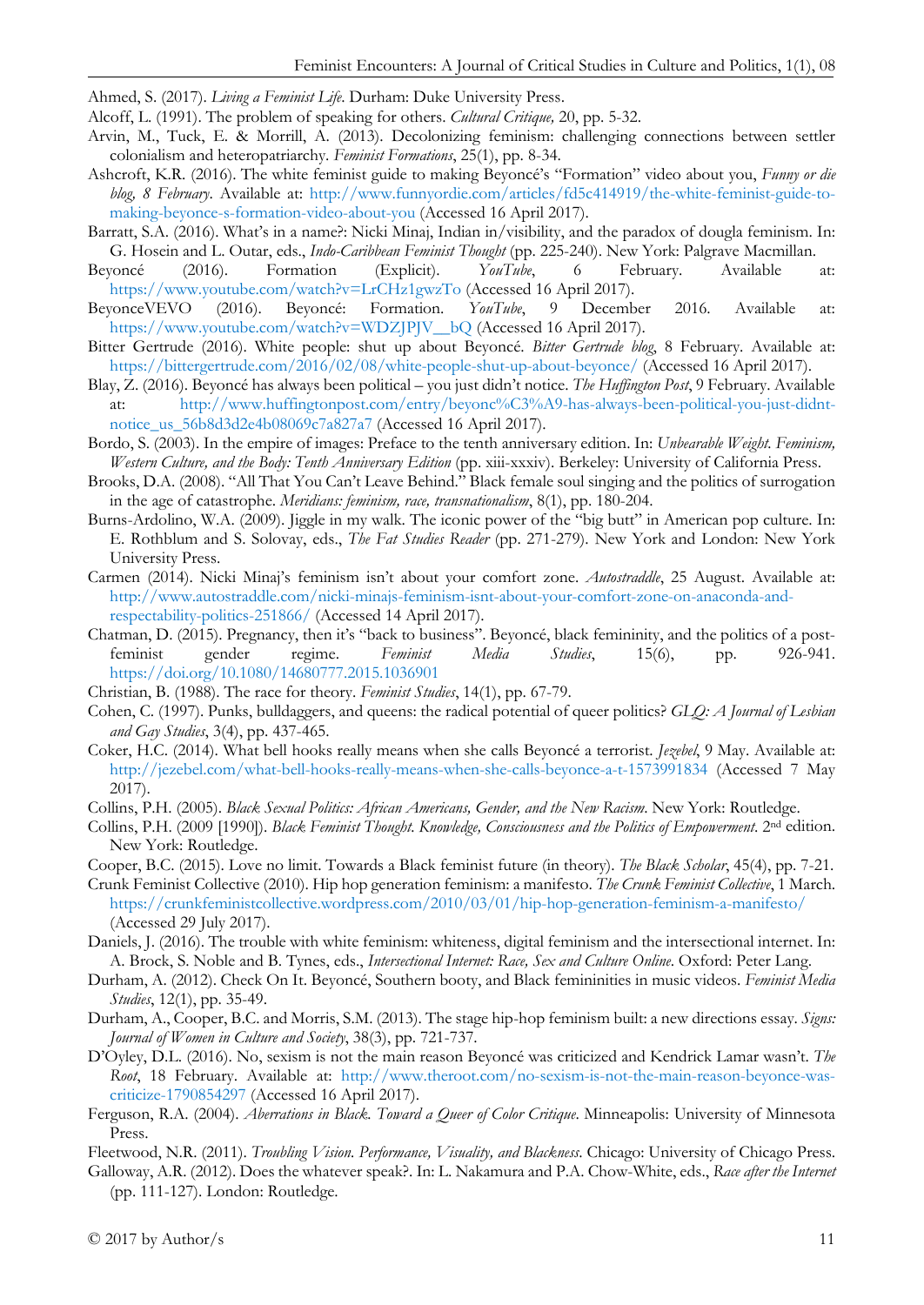- Gaunt, K.D. (2015). YouTube, twerking & you: context collapse and the handheld co-presence of Black girls and Miley Cyrus. *Journal of Popular Music Studies*, 27(3), pp. 244-273.
- Haraway, D. (1991). *Simians, Cyborgs, and Women. The Reinvention of Nature*. London: Free Association Books.
- Harding, S. (1993). Rethinking standpoint epistemology: what is "strong objectivity"?. In: L. Alcoff and E. Potter, eds., *Feminist Epistemologies* (pp. 49-82). New York & London: Routledge.
- Harding, S. (2004). Introduction: standpoint theory as a site of political, philosophic, and scientific debate. In: S. Harding, ed., *The Feminist Standpoint Theory Reader* (pp. 1-15). New York & London: Routledge.
- Higgins, B. (2007). *Laughing Mad. The Black Comic Persona in Post-soul America*. New Brunswick: Rutgers University Press.
- Hobson, J. (2008). Digital Whiteness, Primitive Blackness. *Feminist Media Studies*, 8(2), pp. 111-126.
- Hobson, J. and Johnson, J.M. (2016). #Lemonade: a Black feminist resource list. *Black Perspectives*, 12 May 2016. Available at:<http://www.aaihs.org/lemonade-a-black-feminist-resource-list/> (Accessed 29 July 2017).
- Holland, S.P. (2012). *The Erotic Life of Racism*. Durham & London: Duke University Press.
- Hooks, B. (1992). *Black Looks. Race and Representation*. Boston: South End Press.
- Hooks, B., Czarnik-Neimeyer, A., Lynnee, D. and Troutman, S. (2014). Whose booty is this? bell hooks in an open dialogue with New School students. *The New School*, 10 October. Available at: <https://www.youtube.com/watch?v=QJZ4x04CI8c> (Accessed 16 April 2017).
- Hooks, B. (2016). Moving beyond pain. *The bell hooks institute*, 9 May. Available at: <http://www.bellhooksinstitute.com/blog/2016/5/9/moving-beyond-pain> (Accessed 14 April 2017).
- Keleta-Mae, N. (2016). Get What's Mine: "Formation" Changes the Way We Listen to Beyoncé Forever. *Vice Noisey,* 8 February. Available at: [https://noisey.vice.com/en\\_uk/article/beyonce-formation-op-ed-super-bowl](https://noisey.vice.com/en_uk/article/beyonce-formation-op-ed-super-bowl-performance-2016?utm_source=noiseyfbuk)[performance-2016?utm\\_source=noiseyfbuk](https://noisey.vice.com/en_uk/article/beyonce-formation-op-ed-super-bowl-performance-2016?utm_source=noiseyfbuk) (Accessed 16 April 2017).
- Kontturi, K-K. (2012). *Following the Flows of Process: A New Materialist Account of Contemporary Art*. Doctoral thesis. Turku: Annales Universitatis Turkuensis B 349.
- Kyrölä, K. and Harjunen, H. (2017). Phantom/liminal fat and feminist theories of the body. *Feminist Theory*, 18(2), pp. 99-117.
- Lockett, D. (2016). Big Freedia on Slaying Beyoncé's 'Formation'. *Vulture.com*, 17 February. Available at: <http://www.vulture.com/2016/02/big-freedia-on-slaying-beyonces-formation.html> (Accessed 16 April 2017).
- Lorde, A. (1984). *Sister Outsider. Essays and Speeches*. New York: Crossing Press.
- McMillan, U. (2014). Nicki-aesthetics: the camp performance of Nicki Minaj. *Women & Performance*, 24(1), pp. 79-87.
- Morgan, J. (1999). *When Chickenheads Come Home to Roost: My Life as a Hip-Hop Feminist*. New York: Simon & Schuster.
- Morgan, J. (2015). Why we get off: moving towards a black feminist politics of pleasure. *The Black Scholar*, 45(4), pp. 36-46.
- Muñoz, J.E. (1999). *Disidentifications. Queers of Color and the Performance of Politics*. Minneapolis: University of Minnesota Press.
- NewsOne Now (2016). White feminists attack Beyoncé for being left out of "Formation". *NewsOne*, February 2016. <https://newsone.com/3355014/white-feminists-attack-beyonce-for-being-left-out-of-formation/> (Accessed 16 April 2017).
- NickiMinajAtVEVO (2014). Nicki Minaj: Anaconda. *YouTube*, 19 August. Available at: <https://www.youtube.com/watch?v=LDZX4ooRsWs> (Accessed 16 April 2017).
- Nishikawa, K. (2017). Racial masquerade. In: B. Papenburg, ed., *Gender: Laughter*. Macmillan Interdisciplinary Handbooks. Farmington Hills: Macmillan Reference.
- O'Connor, R. (2017). Beyoncé 'sued over Messy Mya sample' in Formation. *The Independent*, 8 February. Available at: [http://www.independent.co.uk/arts-entertainment/films/news/beyonce-messy-mya-formation-lawsuit](http://www.independent.co.uk/arts-entertainment/films/news/beyonce-messy-mya-formation-lawsuit-latest-music-video-youtube-jay-z-sony-a7568376.html)[latest-music-video-youtube-jay-z-sony-a7568376.html](http://www.independent.co.uk/arts-entertainment/films/news/beyonce-messy-mya-formation-lawsuit-latest-music-video-youtube-jay-z-sony-a7568376.html) (Accessed 7 May 2017).
- Rad Fag (2016). My (apparently) obligatory response to 'Formation': in list form. *Radical Faggot* blog 10 February. Available at:<https://radfag.com/2016/02/10/my-apparently-obligatory-response-to-formation-in-list-form/> (Accessed 16 April 2017).
- Robertson, P. (1996). *Guilty Pleasures. Feminist Camp from Mae West to Madonna*. Durham: Duke University Press.
- Robinson, Z. (2016). We Slay, Part I. *New South Negress*, 7 February 2016. Available at: <http://newsouthnegress.com/southernslayings/> (Accessed 14 April 2017).
- Rothblum, E. and Solovay, S. (2009). Introduction. In: E. Rothblum and S. Solovay, eds., *The Fat Studies Reader* (pp. 1-7). New York and London: New York University Press.
- Saturday Night Live (2016). The Day Beyoncé Turned Black. *Saturday Night Live YouTube channel*, 14 February. Available at:<https://www.youtube.com/watch?v=ociMBfkDG1w> (Accessed 16 April 2017).